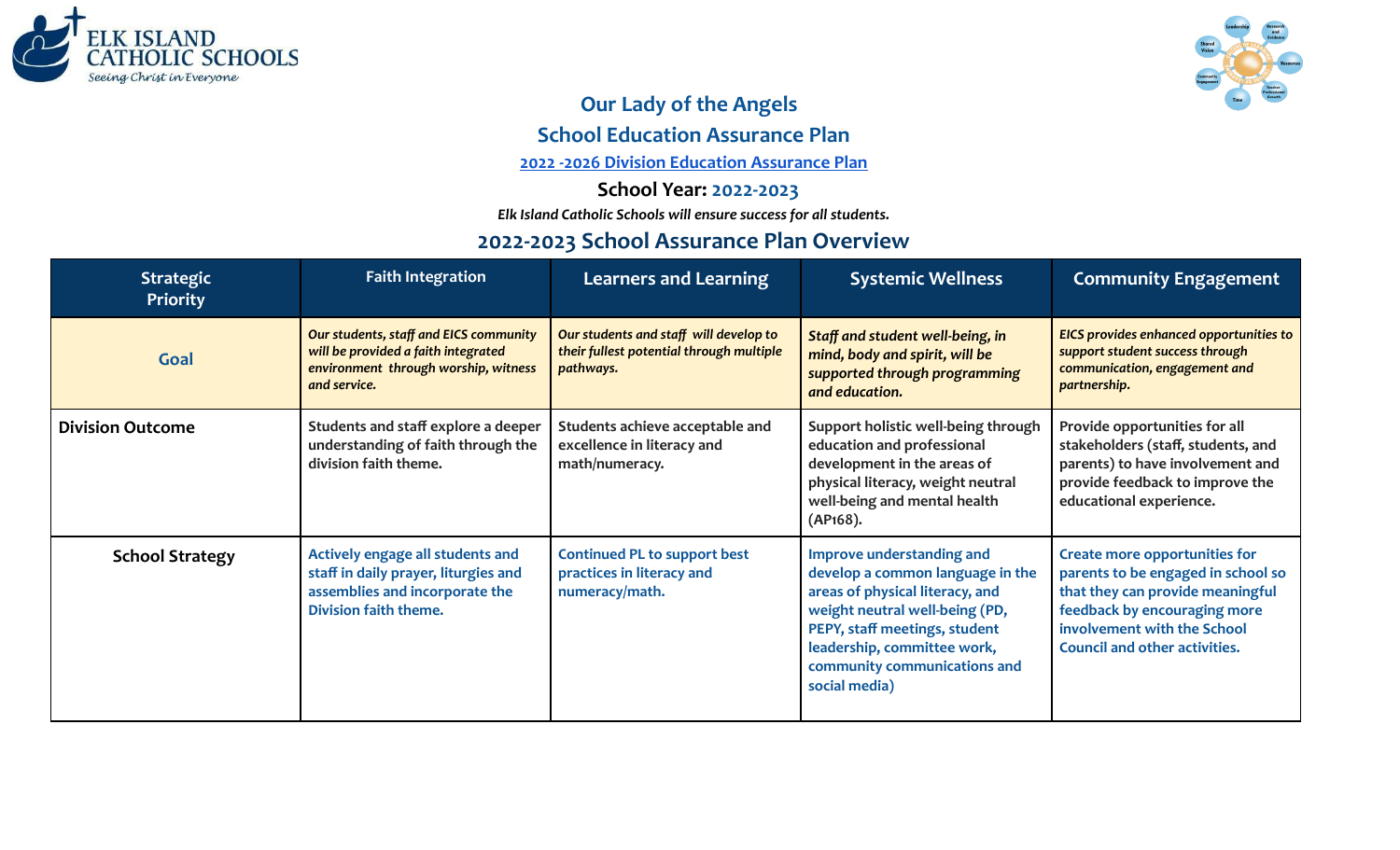| <b>Division Outcome</b> | Students are provided relevant<br>religious education and faith<br>integration in all curicula                                                          | <b>Students access learning</b><br>opportunities and supports that<br>address their diverse learning<br>needs.                                      | Provide proactive, responsive and<br>accessible supports for mental<br>health and well-being of our<br>students, staff and families.                                                                                                                                     |  |
|-------------------------|---------------------------------------------------------------------------------------------------------------------------------------------------------|-----------------------------------------------------------------------------------------------------------------------------------------------------|--------------------------------------------------------------------------------------------------------------------------------------------------------------------------------------------------------------------------------------------------------------------------|--|
| <b>School Strategy</b>  | <b>Engage students in relevant</b><br><b>Religious education and curriculum</b><br>faith integration which promotes<br>hope and engagement in students. | <b>Refinement of our CTM to provide</b><br>more opportunities for<br>collaboration, peer mentoring and<br>coaching to best support ALL<br>students. | <b>Establish school-wide best practices</b><br>to support wellness at school<br>("peaceful" kids resources and<br>strategies, apple program,<br>movement breaks, PD linked to<br>staff wellness, FWW support, ILS<br>strategies support) and share home<br>with parents. |  |

● ADD rows if necessary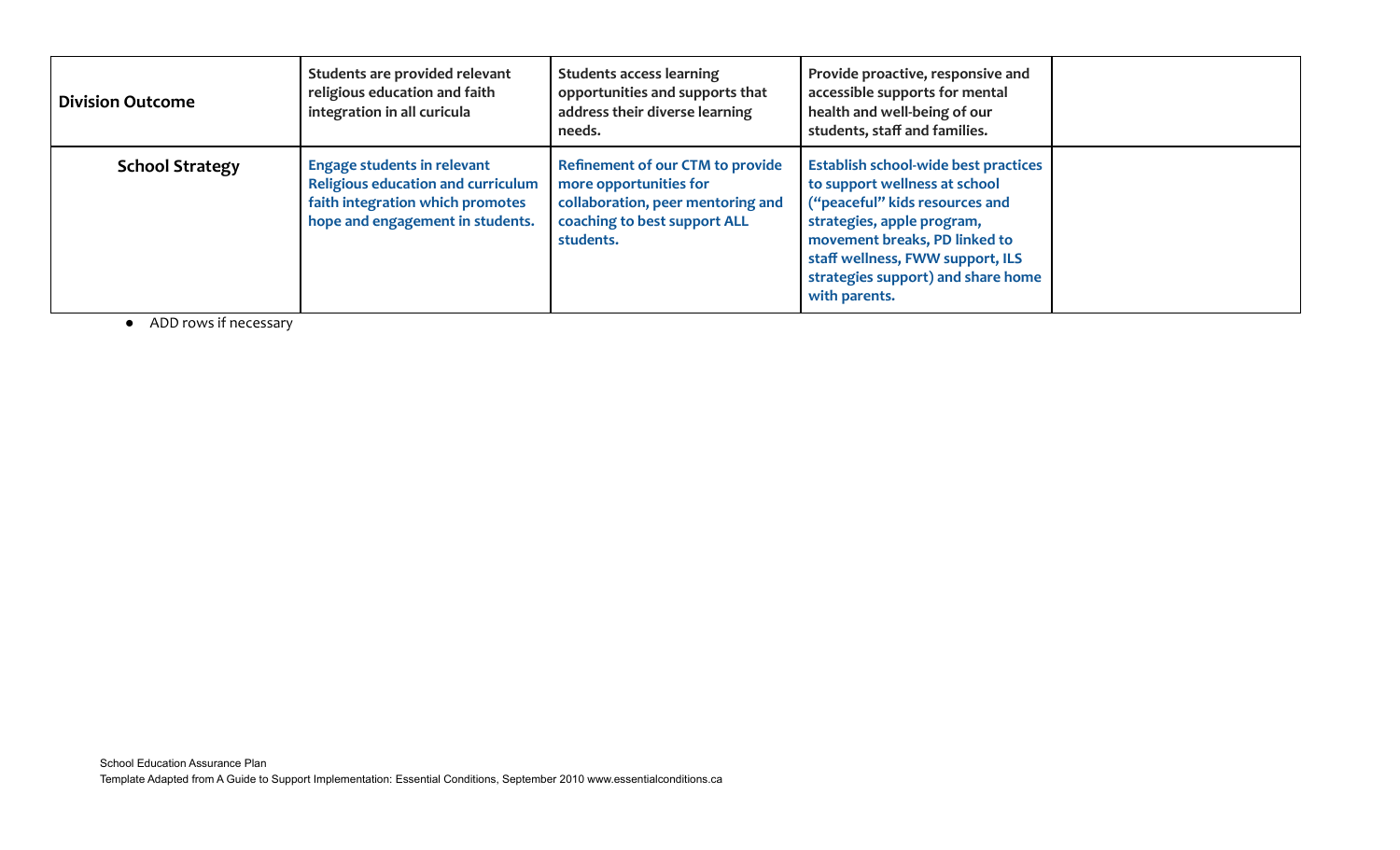## **2022-2023 School Assurance Plan**

|                                                                                                                                                                                                                                                  | <b>Strategic PRIORITY: Faith Integration</b>                                                                                                                                                                                                                                                                                                                                                                                                                                                                                                               |                                                                                                                                                                                               |
|--------------------------------------------------------------------------------------------------------------------------------------------------------------------------------------------------------------------------------------------------|------------------------------------------------------------------------------------------------------------------------------------------------------------------------------------------------------------------------------------------------------------------------------------------------------------------------------------------------------------------------------------------------------------------------------------------------------------------------------------------------------------------------------------------------------------|-----------------------------------------------------------------------------------------------------------------------------------------------------------------------------------------------|
| <b>Division Goal:</b><br>Our students, staff and EICS community<br>will be provided a faith integrated<br>environment through worship, witness<br>and service.                                                                                   | <b>Division Outcome(s):</b><br>Students and staff explore a deeper understanding of faith through the division faith theme.<br>Students are provided relevant religious education and faith integration in all curricula<br><b>Targeted Success Measures:</b><br>Elk Island Catholic Schools measures:<br><b>Catholic School Review</b><br>$\circ$<br><b>EICS Education Assurance Survey</b><br>$\circ$<br>Community engagement<br>$\circ$<br>Active Citizenship<br>$\circ$<br>Alberta Education measures:<br>Students model active citizenship<br>$\circ$ |                                                                                                                                                                                               |
|                                                                                                                                                                                                                                                  | 2022-2023 School Strategies and Corresponding Actions:                                                                                                                                                                                                                                                                                                                                                                                                                                                                                                     |                                                                                                                                                                                               |
| <b>Implementation Plan:</b><br>Questions to ask to build the plan                                                                                                                                                                                | <b>School Strategies:</b><br>"What are the school strategies that will help us in achieving the division outcome and<br>the objective of the goal?"<br>"When will this take place? (include in TIme)                                                                                                                                                                                                                                                                                                                                                       | <b>Milestones</b><br>"What is the success criteria?"<br>How will you know that the school strategies<br>and actions you have chosen are implemented<br>at a high level?                       |
| <b>School Strategy(ies):</b><br>To achieve the Shared Vision<br>Examine the present situation in the<br>area of focus:<br>. What are we doing well and what is the<br>evidence?<br>. What are we not doing so well, and<br>what is the evidence? | Actively engage all students and staff in daily prayer, liturgies and<br>assemblies and incorporate the Division faith them<br>Continue to incorporate all areas with our new theme during assemblies, in<br>$\bullet$<br>newsletters, daily announcements and activities<br>District Theme evident at classroom prayer tables<br>$\bullet$<br>Create a Bulletin Board related to the theme<br>$\bullet$<br>Continue priest visits and engage students in conversations linked to Growing in<br>Faith program                                              | What will you accept as evidence that the school<br>strategies and actions you have chosen are<br>having an impact?<br>What additional support is needed if you are not<br>achieving success? |

School Education Assurance Plan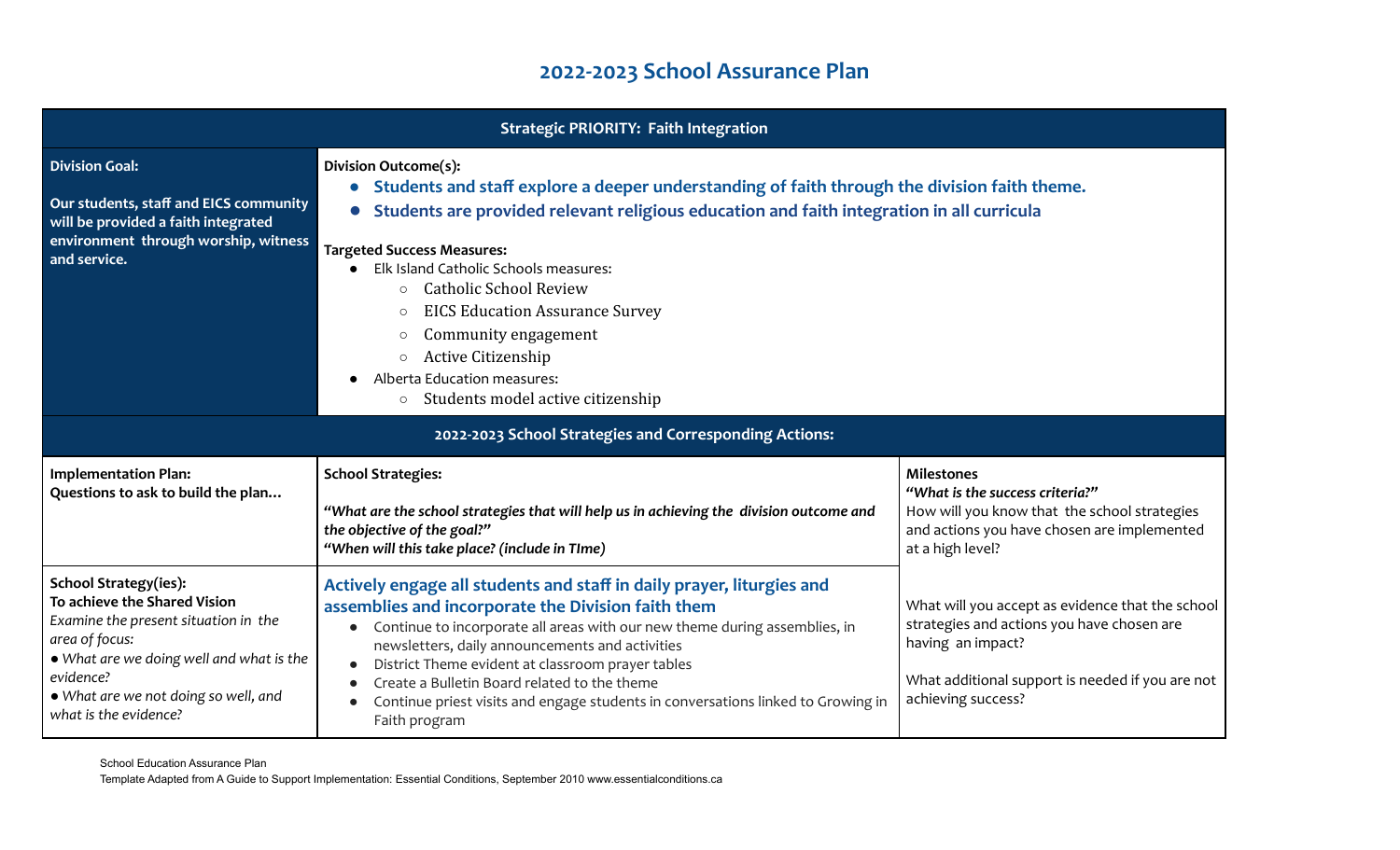| • What might be possible?                                                                                                         | Engage students in relevant Religious education and curriculum faith<br>integration which promotes hope and engagement in students<br>Engagement in community social justice projects to strengthen our active<br>citizenship by continuing dedicated support of Lurana Shelter, Every Child<br>Matters, Pink Shirt Day, Indigenous Day and social justice projects in the<br>community.<br>Staff Professional Development to provide support to integrate faith into<br>curriculum<br>Purposefully planned lessons to make connections to our Catholic faith<br>throughout the day in a variety of curricular areas<br>Sharing faith integration experiences with colleagues and the community (eg.<br>S'more, social media)<br>Plan a "Catholic Mass" inquiring minds site school with OLA parish (each class<br>goes for one full week during school year (hands-on, multi-sensory learning,<br>enhanced by meeting curriculum expectations through meaningful connections<br>to the real world) |  |
|-----------------------------------------------------------------------------------------------------------------------------------|-----------------------------------------------------------------------------------------------------------------------------------------------------------------------------------------------------------------------------------------------------------------------------------------------------------------------------------------------------------------------------------------------------------------------------------------------------------------------------------------------------------------------------------------------------------------------------------------------------------------------------------------------------------------------------------------------------------------------------------------------------------------------------------------------------------------------------------------------------------------------------------------------------------------------------------------------------------------------------------------------------|--|
| <b>Research and Evidence</b><br>What data, including research, evidence,<br>lesson learned, is being used to inform<br>your plan? | <b>EICS Education Assurance Survey</b><br>Marks of an Excellent Leader/Teacher<br>Parent/Guardian conversations<br>Parish conversations<br>Feedback from staff and students<br>Through survey results and daily observations find evidence in the<br>environment, celebrations and opportunities for faith leadership. The<br>next step is to intentionally integrate Religious education and curriculum<br>faith within the day and visibly throughout the school.                                                                                                                                                                                                                                                                                                                                                                                                                                                                                                                                 |  |
| <b>Resources</b><br>What resources will be needed to<br>support? (e.g., staff, supplies, etc)                                     | Growing in Faith, Growing in Christ resource and Fully Alive resource<br>Professional development opportunities for staff - continue revisiting<br>the 5 Marks of an Excellent Catholic Teacher, Integrating Catholic Faith<br>into your Classroom<br>Connections with parish, school and families to support local needs<br><b>OLA Priests</b><br>Chaplain and CLS Religious Consultant                                                                                                                                                                                                                                                                                                                                                                                                                                                                                                                                                                                                            |  |

School Education Assurance Plan Template Adapted from A Guide to Support Implementation: Essential Conditions, September 2010 www.essentialconditions.ca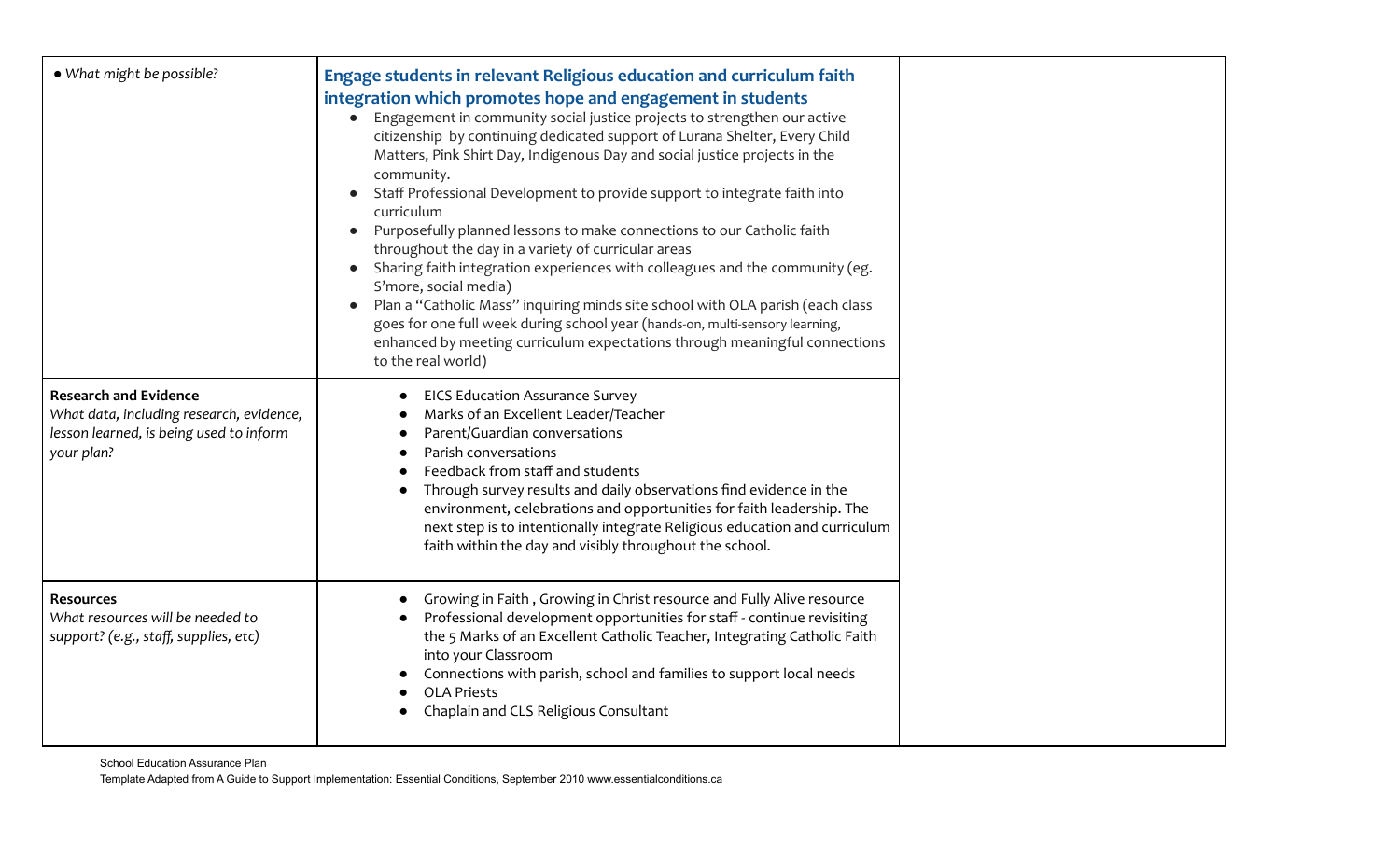| <b>Professional Growth</b><br>What professional learning supports are<br>needed?                                             | Continued support with Professional Development which will include:<br>• CLS Religious Consultant for PD sessions during PD day and CTM's on<br>integrating faith in our curriculum<br>Faith Goals for staff in their SADP and support them<br>SPICE (one staff member each year) |
|------------------------------------------------------------------------------------------------------------------------------|-----------------------------------------------------------------------------------------------------------------------------------------------------------------------------------------------------------------------------------------------------------------------------------|
| Time<br>What is the timeframe needed to<br>support the implementation of the<br>school strategies?<br>Link to School PD Plan | • Throughout the 2022 - 2023 school year on PD days, staff meetings and<br>in weekly communication<br>One or two fundraisers for Social Justice projects will be completed<br>throughout the year                                                                                 |
| <b>Community Engagement</b><br>What strategies are in place to share with<br>stakeholders?                                   | Connection with family, school and parish through newsletters, school<br>council meetings and social media<br>Invitation to families to join us for school masses and faith assemblies                                                                                            |

|                                                                                                                          | <b>Strategic PRIORITY: Learners and Learning</b>                                                                                                                                                                                                                                                                                                                                                                                                                                                 |
|--------------------------------------------------------------------------------------------------------------------------|--------------------------------------------------------------------------------------------------------------------------------------------------------------------------------------------------------------------------------------------------------------------------------------------------------------------------------------------------------------------------------------------------------------------------------------------------------------------------------------------------|
| <b>Division Goal:</b><br>Our students and staff will develop to<br>their fullest potential through multiple<br>pathways. | Division Outcome(s):<br>• Students achieve acceptable and excellence in literacy and math/numeracy.<br>• Students access learning opportunities and supports that address their diverse learning needs.<br><b>Targeted Success Measures:</b><br>Elk Island Catholic Schools measures:<br>○ EICS Education Assurance Plan<br><b>EICS Literacy Assessments</b><br>K Screener<br>$\circ$<br>Bas Assessments<br>$\circ$<br><b>EICS Math Assessments</b><br>$\bigcirc$<br>Alberta Education measures: |

School Education Assurance Plan Template Adapted from A Guide to Support Implementation: Essential Conditions, September 2010 www.essentialconditions.ca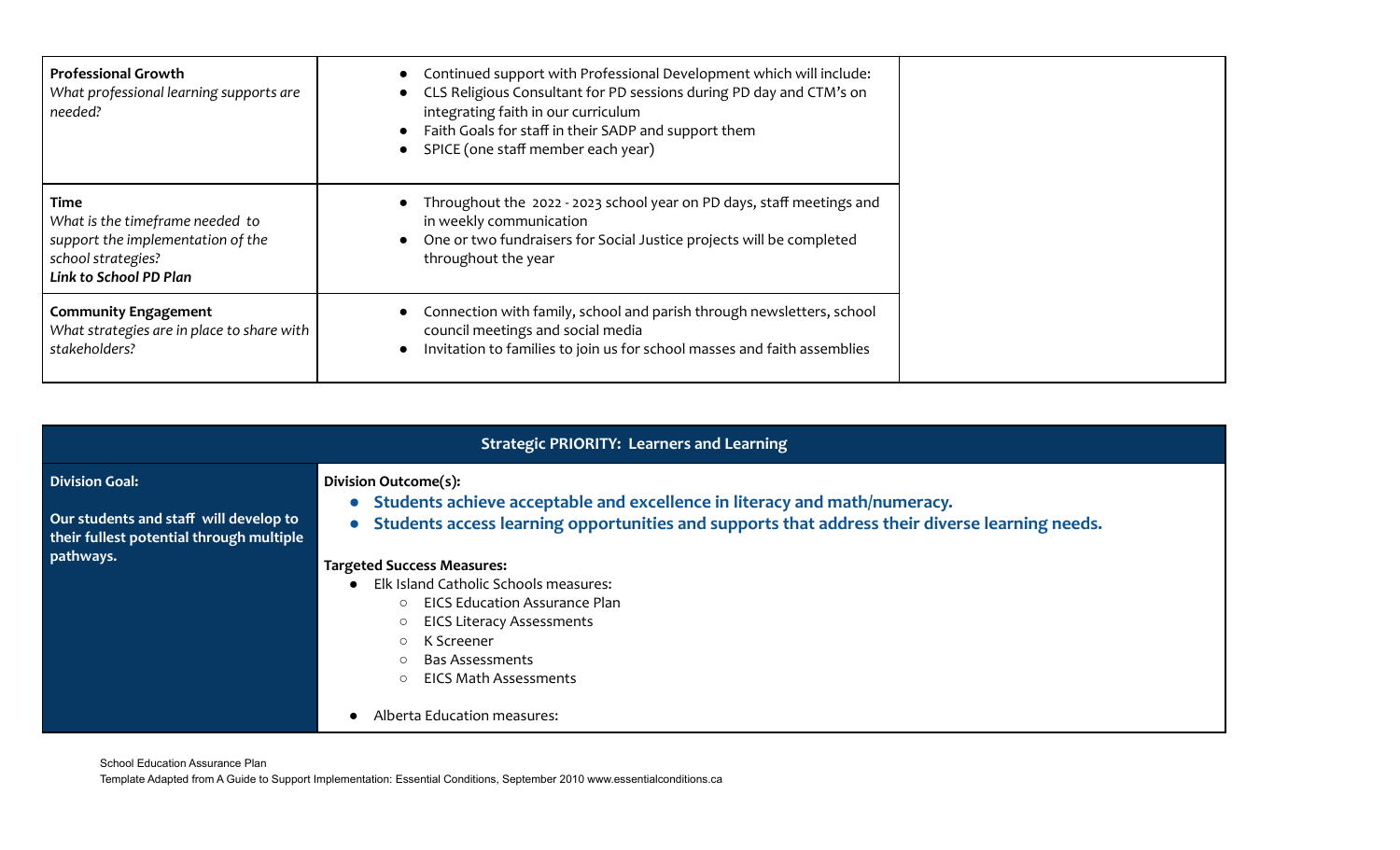|                             | <b>Students Learning Engagement</b><br>$\circlearrowright$<br><b>Education Quality</b><br>∩<br>Access to Supports and Services<br>∩<br>First Nations, Metis and Inuit Student Services<br>English Language Learners<br>$\circ$<br>2022-2023 School Strategies and Corresponding Actions: |                                                                                                                                                                                                                                                                                                                                                                          |
|-----------------------------|------------------------------------------------------------------------------------------------------------------------------------------------------------------------------------------------------------------------------------------------------------------------------------------|--------------------------------------------------------------------------------------------------------------------------------------------------------------------------------------------------------------------------------------------------------------------------------------------------------------------------------------------------------------------------|
| <b>Implementation Plan:</b> | <b>School Strategies:</b><br>"What are the school strategies that will help us in achieving the division outcome and<br>the objective of the goal?"<br>"When will this take place? (include in TIme)                                                                                     | <b>Milestones</b><br>"What is the success criteria?"<br>How will you know that the school strategies<br>and actions you have chosen are implemented<br>at a high level?<br>What will you accept as evidence that the school<br>strategies and actions you have chosen are<br>having an impact?<br>What additional support is needed if you are not<br>achieving success? |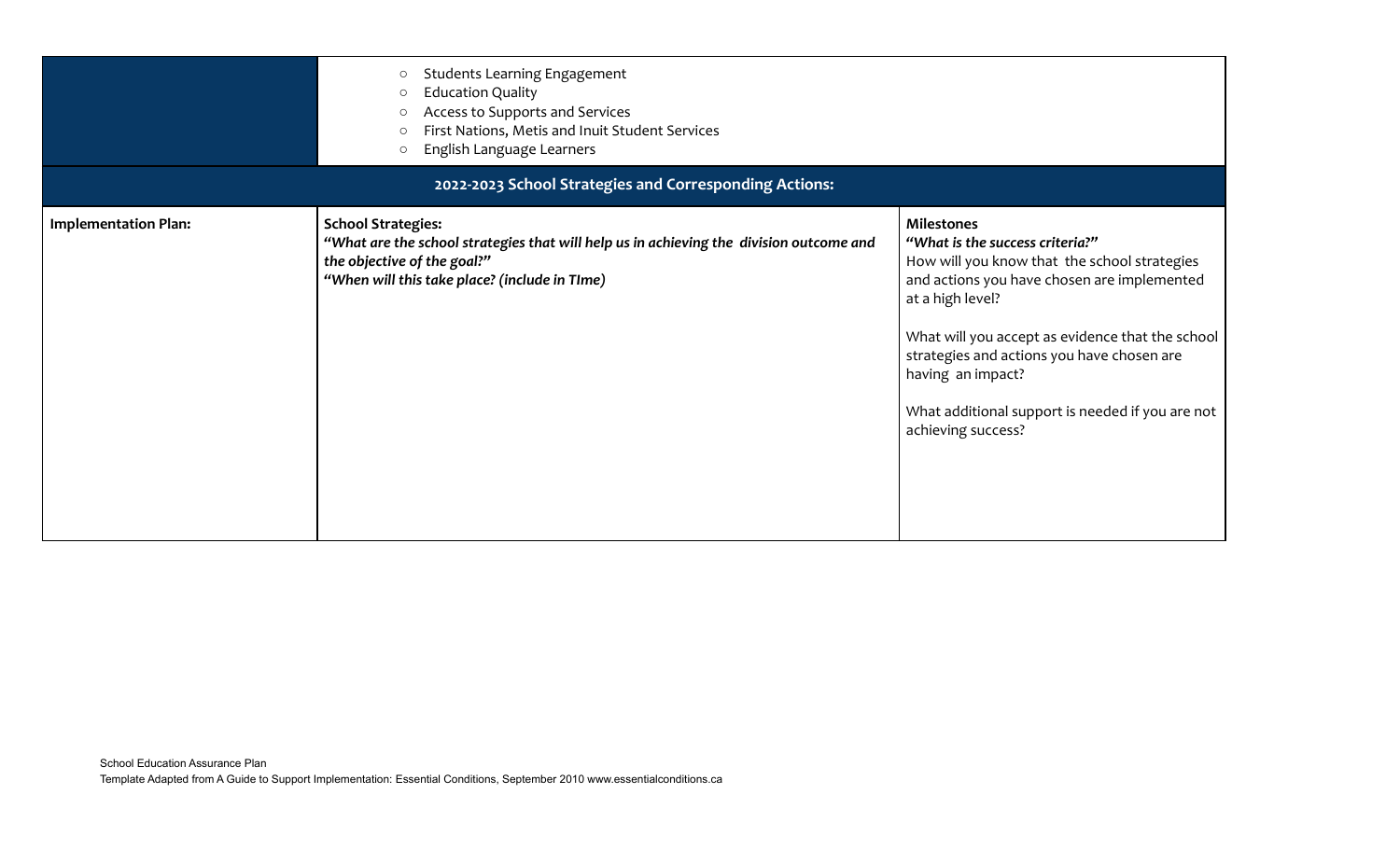| <b>School Strategy(ies):</b><br>To achieve the Shared Vision<br>Examine the present situation in the<br>area of focus:<br>. What are we doing well and what is the<br>evidence?<br>. What are we not doing so well, and<br>what is the evidence?<br>• What might be possible? | Continued PL to support best practices in literacy and numeracy/math.<br>CTM model- provides structured time for teachers to expand their literacy and<br>numeracy skills, teaching strategies, and knowledge<br>Collaboratively building resources for literacy - emphasis on<br>providing teachers with more time to be able to observe one another, to see<br>various literacy/numeracy strategies in action (team approach/coaching)<br>More open ended collaboration time for teachers. Giving teachers the<br>opportunity to ask one another questions and seek feedback/ideas for areas of<br>concern in their classroom.<br>EAL benchmark training and strategies for teachers<br>Making intentional alignments to the new math and ELA curriculum<br>Continue using Heggerty in K - 2, implement in grades 3 and 4<br>Refinement of our CTM to provide more opportunities for collaboration,<br>peer mentoring and coaching to best support ALL students.<br>Parent involvement in ISP creation and implementation<br>Differentiation within the classroom (continuum of supports)<br>PD for staff, including mentoring and coaching<br>Explore the new curriculum and resources to best support students |  |
|-------------------------------------------------------------------------------------------------------------------------------------------------------------------------------------------------------------------------------------------------------------------------------|--------------------------------------------------------------------------------------------------------------------------------------------------------------------------------------------------------------------------------------------------------------------------------------------------------------------------------------------------------------------------------------------------------------------------------------------------------------------------------------------------------------------------------------------------------------------------------------------------------------------------------------------------------------------------------------------------------------------------------------------------------------------------------------------------------------------------------------------------------------------------------------------------------------------------------------------------------------------------------------------------------------------------------------------------------------------------------------------------------------------------------------------------------------------------------------------------------------------|--|
| <b>Research and Evidence</b><br>What data, including research, evidence,<br>lesson learned, is being used to inform<br>your plan?                                                                                                                                             | <b>EICS Education Assurance Survey</b><br>Parent/Guardian conversations<br>Feedback from staff and students<br>Planning informed by Literacy and MIPI dashboard, K Screener, PA Screener                                                                                                                                                                                                                                                                                                                                                                                                                                                                                                                                                                                                                                                                                                                                                                                                                                                                                                                                                                                                                           |  |
| <b>Resources</b><br>What resources will be needed to<br>support? (e.g., staff, supplies, etc)                                                                                                                                                                                 | Coverage/time for teachers to be able to observe one another (substitute<br>teachers, or internal coverage for classes)<br>Scheduled CTM meetings (goal is to increase the frequency of the CTM (through<br>timetable blocking, combining classes for STEAM, etc)<br>Heggerty Resource (K - Grade 4)                                                                                                                                                                                                                                                                                                                                                                                                                                                                                                                                                                                                                                                                                                                                                                                                                                                                                                               |  |

School Education Assurance Plan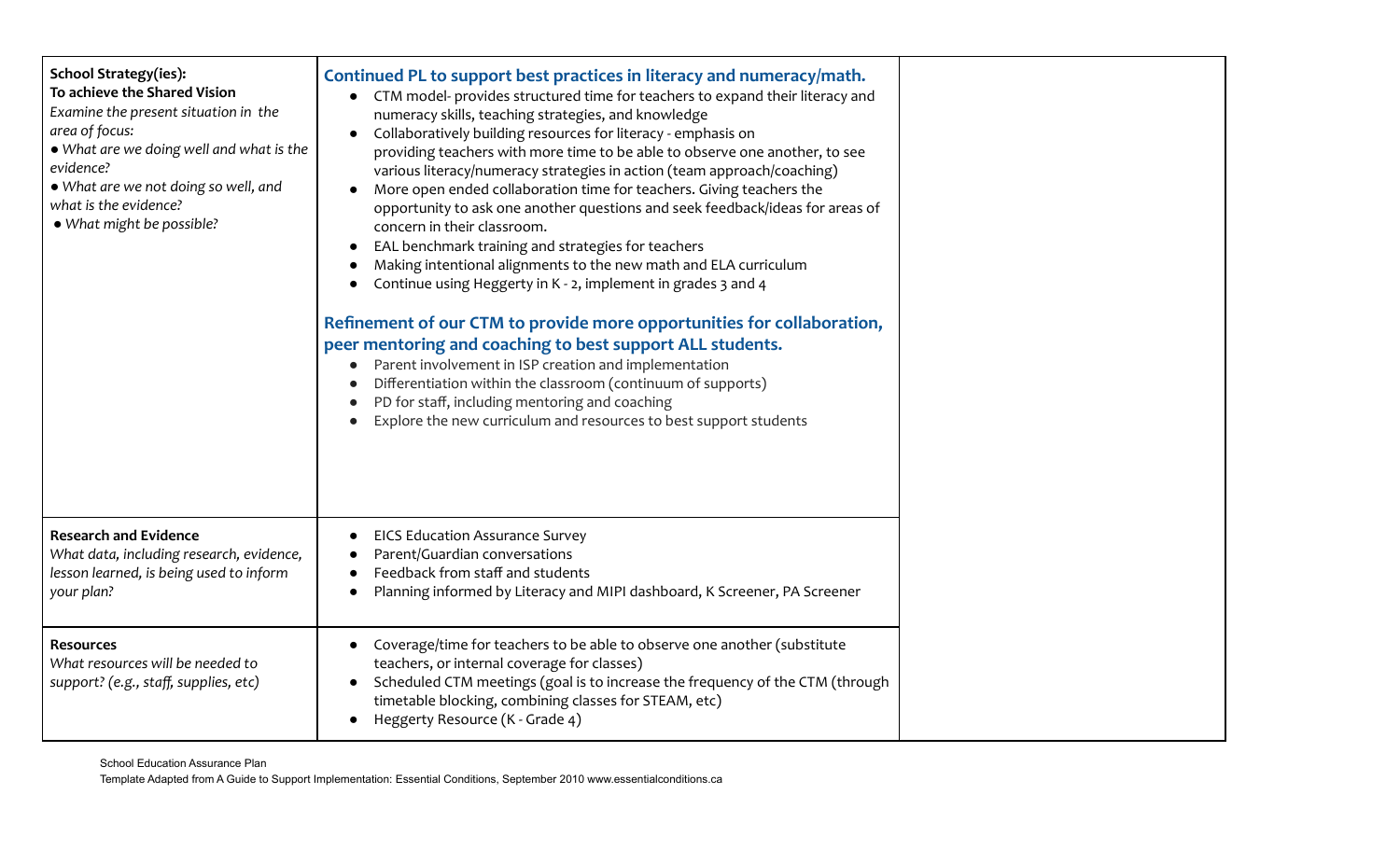|                                                                                                                                     | New Curriculum and PD support<br>$\bullet$<br>SLS and ILS consultants<br>EAL support and resources and support for students and teachers<br>CRC - instructional coaching<br>$\bullet$<br>Indigenous Lead attending PL and supporting staff with their learnings<br>EAL Lead attending PL and supporting staff and students with their learnings |
|-------------------------------------------------------------------------------------------------------------------------------------|-------------------------------------------------------------------------------------------------------------------------------------------------------------------------------------------------------------------------------------------------------------------------------------------------------------------------------------------------|
| <b>Professional Growth</b><br>What professional learning supports are<br>needed?                                                    | Professional learning for the new curriculum aligned to literacy framework and<br>the numeracy framework                                                                                                                                                                                                                                        |
| <b>Time</b><br>What is the timeframe needed to<br>support the implementation of the<br>school strategies?<br>Link to School PD Plan | CTM scheduled<br>$\bullet$<br>Staff meeting time<br>PD days<br>Occasional after school meets/lunch and learn                                                                                                                                                                                                                                    |
| <b>Community Engagement</b><br>What strategies are in place to share with<br>stakeholders?                                          | Communicating learning activities through the school and classroom<br>newsletters<br>Initial, mid year, and year end meetings with parents of students on<br>ISP/RSP/action plan                                                                                                                                                                |

|                                                                                   | <b>Strategic PRIORITY: Systemic Wellness</b>                                                                                                                                               |
|-----------------------------------------------------------------------------------|--------------------------------------------------------------------------------------------------------------------------------------------------------------------------------------------|
| <b>Division Goal:</b><br>Staff and student well-being, in                         | Division Outcome(s): Support holistic well-being through education and professional development in the areas of physical<br>literacy, weight neutral well-being and mental health (AP168). |
| mind, body and spirit, will be<br>supported through programming<br>and education. | Provide proactive, responsive and accessible supports for mental health and well-being of our students, staff and<br>families.                                                             |

School Education Assurance Plan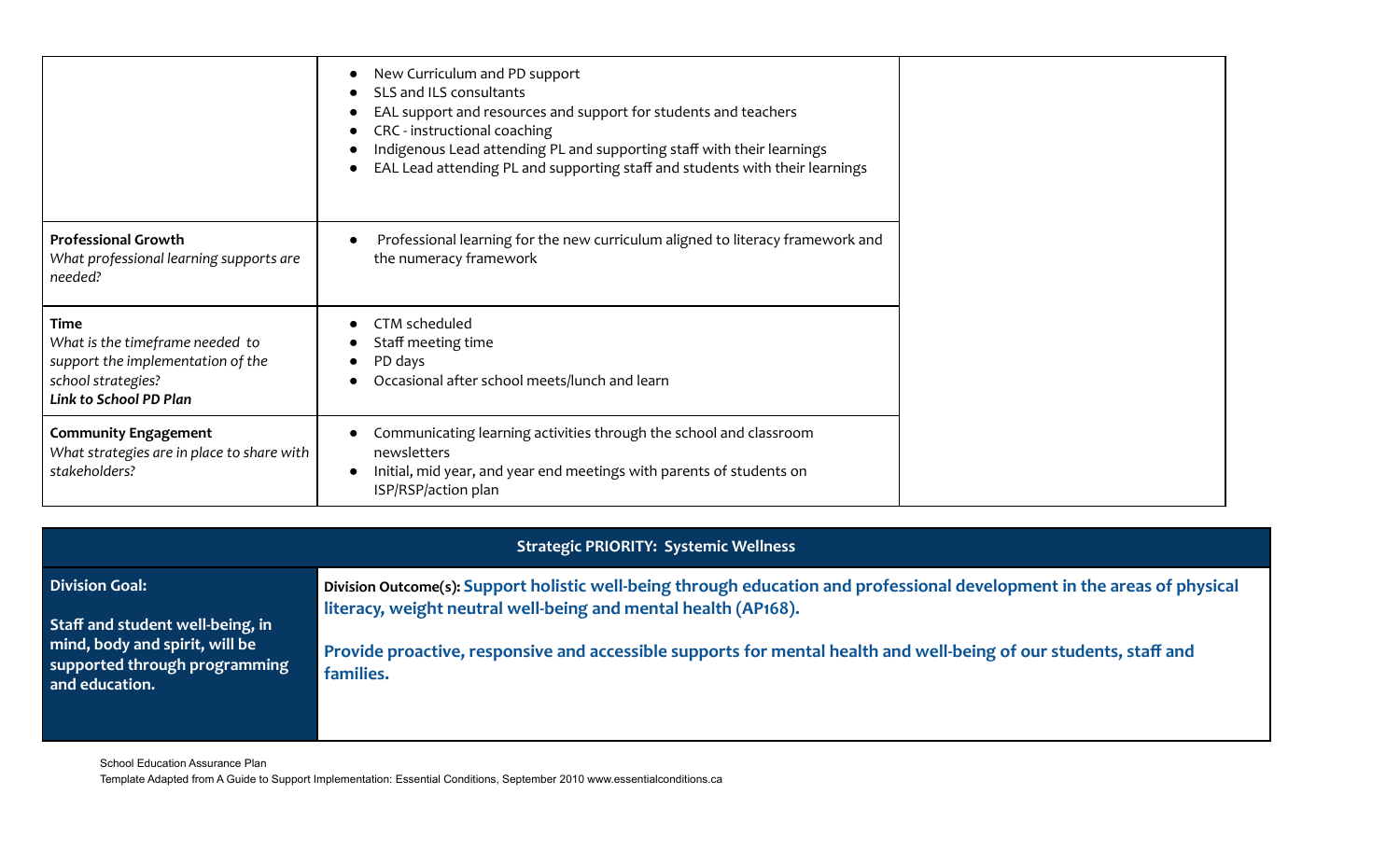|                                                                                                                                                                                                                                                                               | <b>Targeted Success Measures:</b><br>Elk Island Catholic Schools measures:<br><b>EICS Education Assurance Survey</b><br>$\circ$<br>Employee Engagement<br>$\circ$<br><b>Staff Health and Wellness</b><br>$\circ$<br><b>Student Health and Wellness</b><br>$\circ$<br>Alberta Education measures:<br>Welcoming, Caring, Respectful and Safe<br>$\circ$<br>Learning Environments<br>$\circlearrowright$<br>Access to Supports and Services<br>$\circ$<br>2022-2023 School Strategies and Corresponding Actions:                                                                                                                                                                                                                     |                                                                                                                                                                                               |
|-------------------------------------------------------------------------------------------------------------------------------------------------------------------------------------------------------------------------------------------------------------------------------|-----------------------------------------------------------------------------------------------------------------------------------------------------------------------------------------------------------------------------------------------------------------------------------------------------------------------------------------------------------------------------------------------------------------------------------------------------------------------------------------------------------------------------------------------------------------------------------------------------------------------------------------------------------------------------------------------------------------------------------|-----------------------------------------------------------------------------------------------------------------------------------------------------------------------------------------------|
|                                                                                                                                                                                                                                                                               |                                                                                                                                                                                                                                                                                                                                                                                                                                                                                                                                                                                                                                                                                                                                   |                                                                                                                                                                                               |
| <b>Implementation Plan:</b>                                                                                                                                                                                                                                                   | <b>School Strategies:</b><br>"What are the school strategies that will help us in achieving the division outcome and<br>the objective of the goal?"<br>"When will this take place? (include in TIme)                                                                                                                                                                                                                                                                                                                                                                                                                                                                                                                              | <b>Milestones</b><br>"What is the success criteria?"<br>How will you know that the school strategies and<br>actions you have chosen are implemented at a high<br>level?                       |
| <b>School Strategy(ies):</b><br>To achieve the Shared Vision<br>Examine the present situation in the<br>area of focus:<br>. What are we doing well and what is the<br>evidence?<br>. What are we not doing so well, and<br>what is the evidence?<br>• What might be possible? | Improve understanding and develop a common language in the areas of<br>physical literacy, and weight neutral well-being (PD, PEPY, staff meetings,<br>student leadership, committee work, community communications and<br>social media)<br>Providing parents and students with information about our Health Programs<br>$\bullet$<br>using School Newsletters, Parent Council Meetings, Meet the Staff, 3-Way<br>Conferences<br>Strengthen communication with parents (school S'more, Parent Council<br>$\bullet$<br>Meeting)<br>Staff walks at lunch - Walk and Talk<br>Team building opportunities (staff retreat in the fall, PD days, staff meetings)<br>Offer PD on weight neutral and PEPY for staff, students and families | What will you accept as evidence that the school<br>strategies and actions you have chosen are having an<br>impact?<br>What additional support is needed if you are not<br>achieving success? |

School Education Assurance Plan Template Adapted from A Guide to Support Implementation: Essential Conditions, September 2010 www.essentialconditions.ca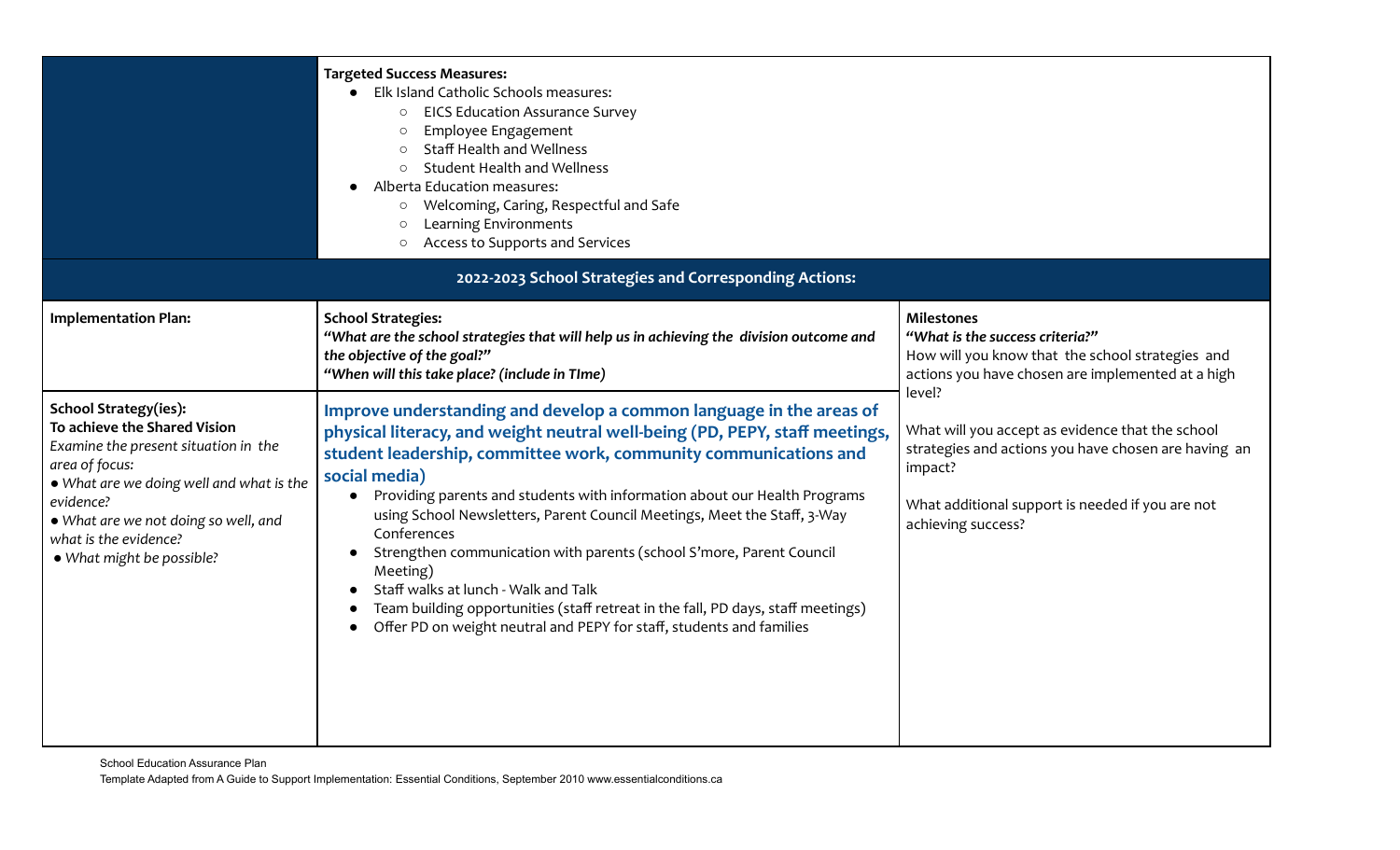|                                                                                                                                     | Establish school-wide best practices to support wellness at school<br>("peaceful" kids resources and strategies, apple program, movement<br>breaks, PD linked to staff wellness, FWW support, ILS strategies support)<br>and share home with parents.<br>• Creating a calm space where students can self regulate<br>"Alternative place" created for students to work other than their classroom<br>Introduce "Loose Parts Play" which supports imagination and creativity through<br>play                    |
|-------------------------------------------------------------------------------------------------------------------------------------|---------------------------------------------------------------------------------------------------------------------------------------------------------------------------------------------------------------------------------------------------------------------------------------------------------------------------------------------------------------------------------------------------------------------------------------------------------------------------------------------------------------|
| <b>Research and Evidence</b><br>What data, including research, evidence,<br>lesson learned, is being used to inform<br>your plan?   | <b>FWW and Wellness Lead</b><br>Consultant for Indigenous and Wellness<br>Parent/Guardian conversations<br>Feedback from staff and students<br>AP 168<br>$\bullet$                                                                                                                                                                                                                                                                                                                                            |
| <b>Resources</b><br>What resources will be needed to<br>support? (e.g., staff, supplies, etc)                                       | Designate a space that can be used as a "nest" for self regulation<br>Staff to set up furniture and supplies in "nest"<br>PD on the new Physical Education and Wellness Curriculum for staff<br>Highlight the main ideas of the new Physical Education and Wellness Curriculum<br>to parents in school newsletter, Parent Council Meeting, Meet the Staff<br>Utilizing the money from the 2022-2023 budget for mental health education and<br>support<br>Grade 4 Healthy Living team<br>FWW and Wellness Lead |
| <b>Professional Growth</b><br>What professional learning supports are<br>needed?                                                    | Provide education for the staff, parents and students<br>PD for Mental Health, Weight Neutral and PEPY<br>Team building on a fall staff retreat                                                                                                                                                                                                                                                                                                                                                               |
| <b>Time</b><br>What is the timeframe needed to<br>support the implementation of the<br>school strategies?<br>Link to School PD Plan | Nest space to be created in Sept 2022<br>Staff retreat - October 2022<br>Educating parents and staff on the new Physical Education and Wellness<br>curriculum can happen throughout the school year                                                                                                                                                                                                                                                                                                           |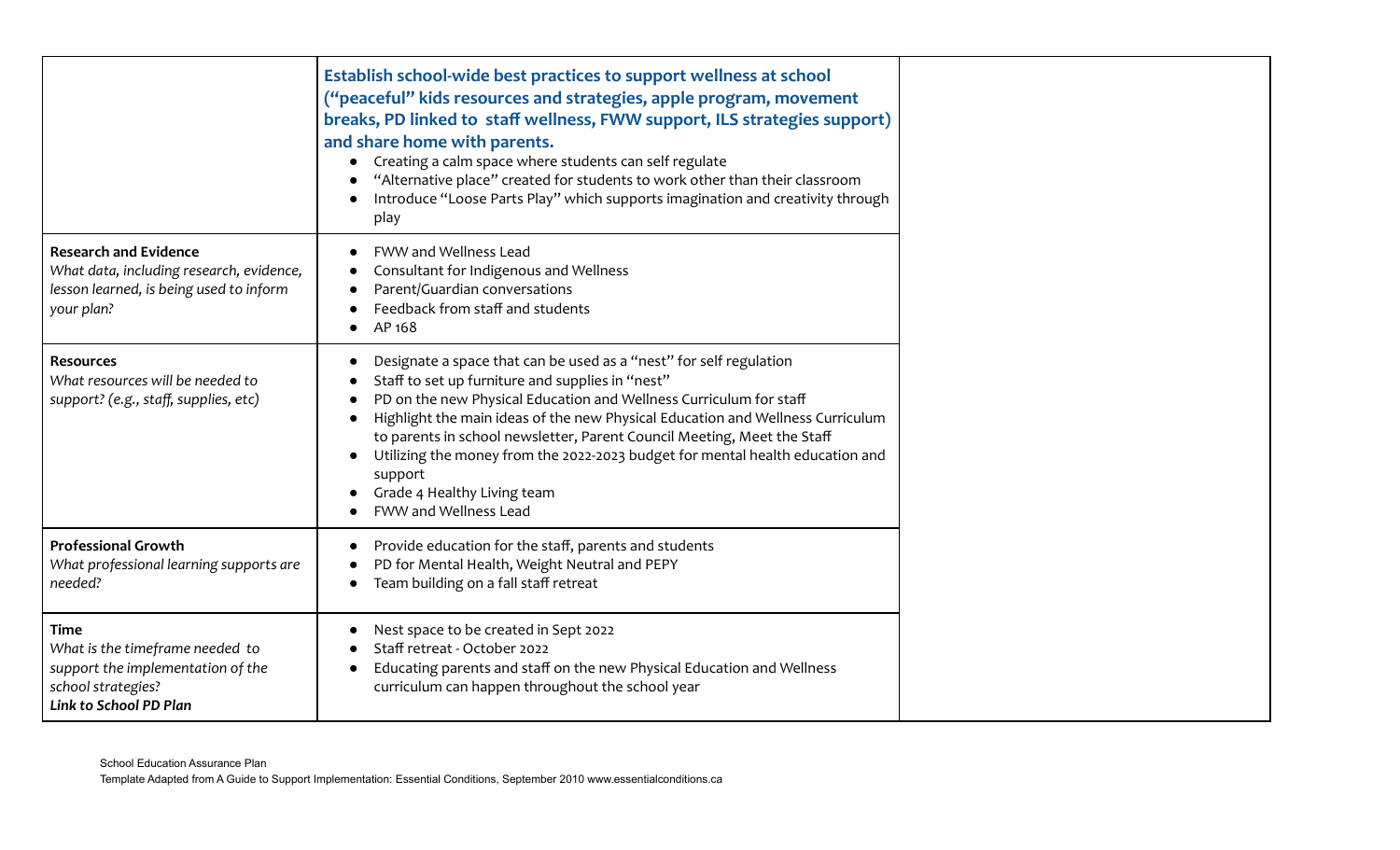| <b>Community Engagement</b>                        | Facilitate understanding for parents via newsletters, school council meetings,                                                                       |
|----------------------------------------------------|------------------------------------------------------------------------------------------------------------------------------------------------------|
| What strategies are in place to share with $\vert$ | workshops                                                                                                                                            |
| stakeholders?                                      | Facilitate understanding for staff via workshops and staff meetings<br>Involvement of students in making positive decisions for the school community |

|                                                                                                                                                                                                                                                                               | <b>Strategic PRIORITY: Community Engagement</b>                                                                                                                                                                                                                                                                                                                                                                                                                                                                                                                                                                    |                                                                                                                                                                                                                                                                                                                       |  |
|-------------------------------------------------------------------------------------------------------------------------------------------------------------------------------------------------------------------------------------------------------------------------------|--------------------------------------------------------------------------------------------------------------------------------------------------------------------------------------------------------------------------------------------------------------------------------------------------------------------------------------------------------------------------------------------------------------------------------------------------------------------------------------------------------------------------------------------------------------------------------------------------------------------|-----------------------------------------------------------------------------------------------------------------------------------------------------------------------------------------------------------------------------------------------------------------------------------------------------------------------|--|
| <b>Division Goal:</b><br><b>EICS provides enhanced opportunities</b><br>to support student success through<br>communication, engagement and<br>partnership.                                                                                                                   | Division Outcome(s): Provide opportunities for all stakeholders (staff, students, and parents) to have involvement and<br>provide feedback to improve the educational experience<br><b>Targeted Success Measures:</b><br>Elk Island Catholic Schools measures:<br><b>EICS Education Assurance Survey</b><br>$\circ$<br>Alberta Education measures:<br>Satisfaction with Parental Involvement in decisions about their child's education                                                                                                                                                                            |                                                                                                                                                                                                                                                                                                                       |  |
|                                                                                                                                                                                                                                                                               | 2022-2023 School Strategies and Corresponding Actions:                                                                                                                                                                                                                                                                                                                                                                                                                                                                                                                                                             |                                                                                                                                                                                                                                                                                                                       |  |
| <b>Implementation Plan:</b>                                                                                                                                                                                                                                                   | <b>School Strategies:</b><br>"What are the school strategies that will help us in achieving the division outcome and<br>the objective of the goal?"<br>"When will this take place? (include in TIme)                                                                                                                                                                                                                                                                                                                                                                                                               | <b>Milestones</b><br>"What is the success criteria?" and actions you<br>have chosen are implemented at a high level?<br>What will you accept as evidence that the school<br>strategies and actions you have chosen are<br>having an impact?<br>What additional support is needed if you are not<br>achieving success? |  |
| <b>School Strategy(ies):</b><br>To achieve the Shared Vision<br>Examine the present situation in the<br>area of focus:<br>. What are we doing well and what is the<br>evidence?<br>• What are we not doing so well, and<br>what is the evidence?<br>• What might be possible? | Create more opportunities for parents to be engaged in school so that<br>they can provide meaningful feedback by encouraging more involvement<br>with the School Council and other activities.<br>Relevant and timely information in newsletters encouraging parents to be<br>$\bullet$<br>involved in planning and/or participating in school activities<br>Enhance school decor, including up to date signs and information<br>Invite parents to volunteer as class rep for School Council Meetings<br>Hybrid meeting format (alleviates need for childcare)<br>Staff involved in School/Parent Council meetings |                                                                                                                                                                                                                                                                                                                       |  |

School Education Assurance Plan